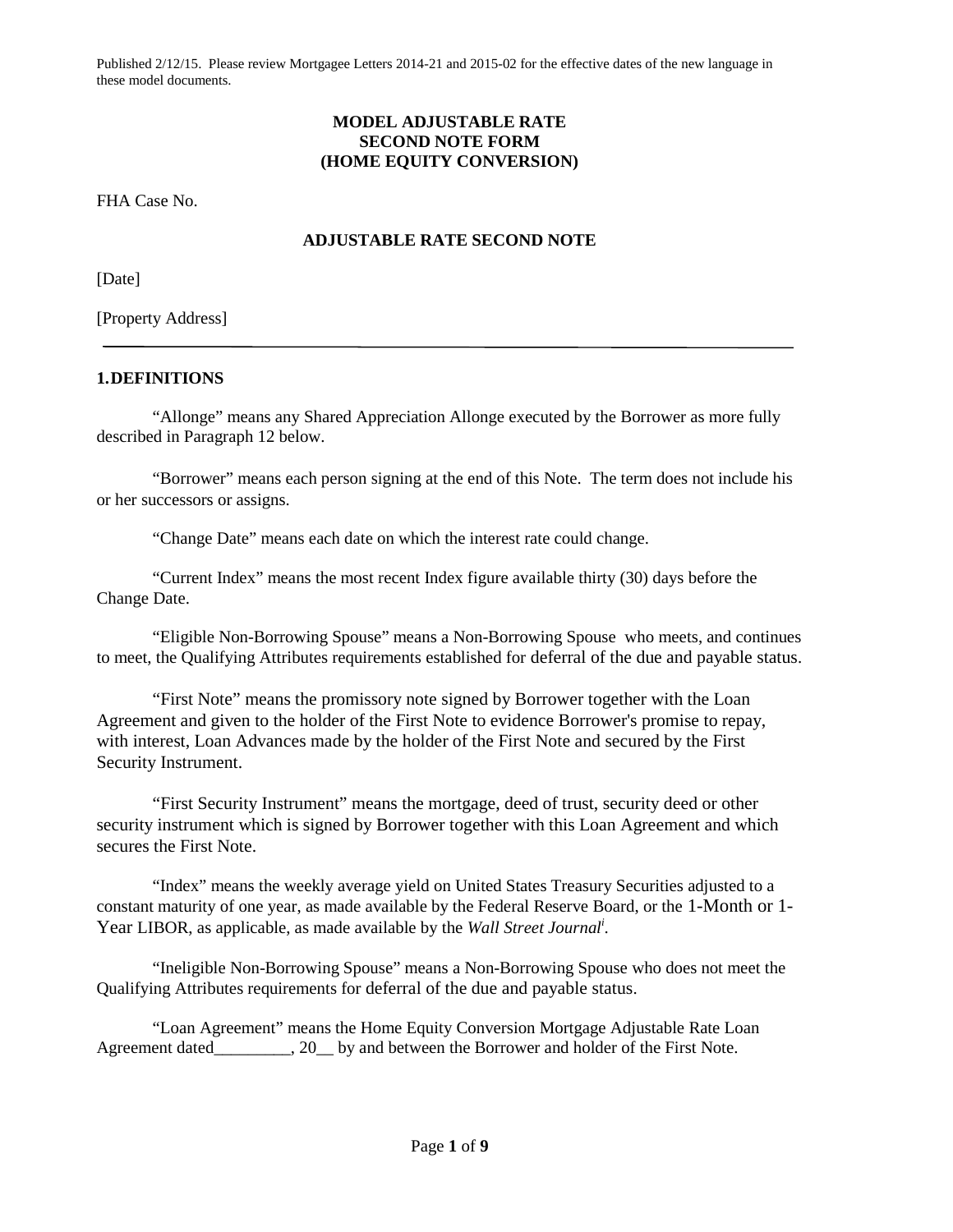"LIBOR" means the London Interbank Offered Rate.

"Non-Borrowing Spouse" means the spouse [Name], as determined by the law of the state in which the spouse [Name] and Borrower [Name] reside or the state of celebration, of the Borrower [Name] at the time of closing and who is not a Borrower.<sup>ii</sup>

"Property" means Borrower's property identified in the Security Instrument.

"Property Address" means the address provided above.

"Qualifying Attributes" means those requirements established by the Secretary that the Non-Borrowing Spouse must satisfy in order to be eligible for deferral of the due and payable status.

"Secretary" or "Lender" means the Secretary of Housing and Urban Development or his or her authorized representatives.

"Security Instrument" or "Second Security Instrument" means the mortgage, deed of trust, security deed or other security instrument which is signed by Borrower together with the Loan Agreement and which secures the amounts advanced under this Note.

# **2.BORROWER'S PROMISE TO PAY; INTEREST**

In return for amounts to be advanced by Lender to or for the benefit of Borrower under the terms of a the Loan Agreement, Borrower promises to pay to the order of Lender a principal amount equal to the sum of all Loan Advances made by Lender under the Loan Agreement with interest. Interest will be charged on unpaid principal at the rate of  $\qquad$  percent ( $\qquad$ %) per year until the full amount of principal has been paid. The interest rate may change in accordance with Paragraph 5 of this Note. Accrued interest shall be added to the Principal Balance as a Loan Advance at the end of each month.

# **3.PROMISE TO PAY SECURED**

Borrower's promise to pay is secured by the "Security Instrument". The Security Instrument protects the Lender from losses which might result if Borrower defaults under this Note. Borrower also executed a First Security Instrument and First Note when the Second Security Instrument and this Note were executed.

### **4.MANNER OF PAYMENT**

- (A) Time. Borrower shall pay all outstanding principal and accrued interest to Lender upon receipt of a notice by Lender requiring immediate payment in full, as provided in Paragraph 7 of this Note.
- (B) Place. Payment shall be made at the Office of the Housing-FHA Comptroller, Director of Mortgage Insurance Accounting and Servicing, 451 7th Street, S.W., Washington, DC 20410, or any such other place as Lender may designate in writing by notice to Borrower.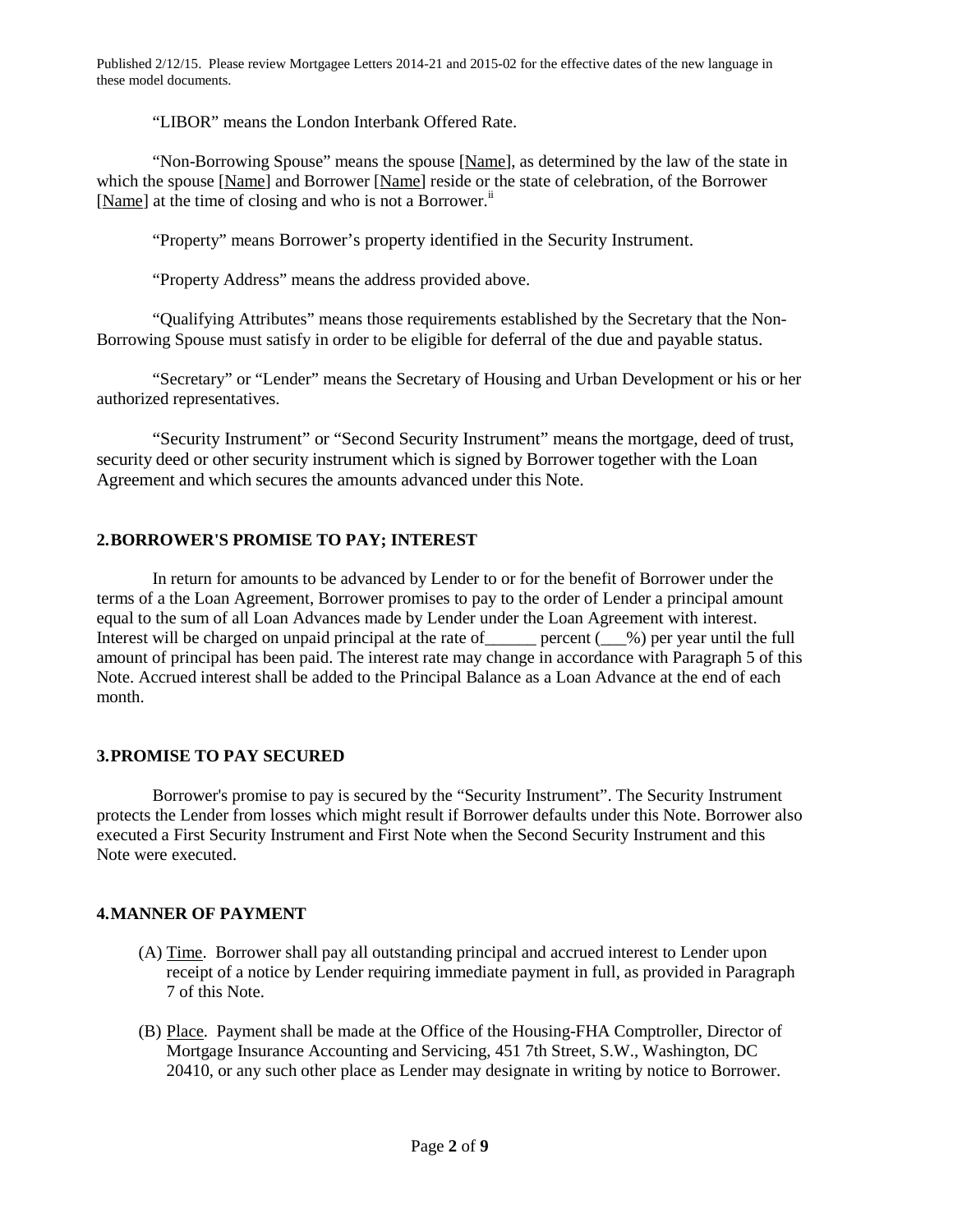(C) Limitation of Liability. Borrower shall have no personal liability for payment of the debt. Lender shall enforce the debt only through sale of the Property.

## **5.INTEREST RATE CHANGESiii**

- (A) Change Date. The interest rate may change on the first day of  $\qquad \qquad .20$ , and on that day of each succeeding year.
- (B) The Index. Beginning with the first Change Date, the interest rate will be based on the [Index] chosen by the Borrower. If the Index is no longer available, Lender will use as a new Index Lender will use as a new Index any index prescribed by the Secretary. Lender will give Borrower notice of the new Index.
- (C) Calculation of Interest Rate Changes. Before each Change Date, Lender will calculate a new interest rate by adding a margin of \_\_\_\_\_percentage points (\_\_\_%) to the current Index.iv Subject to the limits stated in Paragraph 5(D) of this Note, this amount will be the new interest rate until the next Change Date.
- (D) Limits on Interest Rate Changes. The interest rate will never increase or decrease by more than two percentage points (2.0%) on any single Change Date. The interest rate will never be more than five percentage points (5.0%) higher or lower than the initial interest rate stated in Paragraph 2 of this Note.
- (E) Notice of Changes. Lender will give notice to Borrower of any change in the interest rate. The notice must be given at least twenty-five (25) days before the new interest rate takes effect, and must set forth (i) the date of the notice, (ii) the Change Date, (iii) the old interest rate, (iv) the new interest rate, (v) the Current Index and the date it was published, (vi) the method of calculating the adjusted interest rate, and (vii) any other information which may be required by law from time to time.
- (F) Effective Date of Changes. A new interest rate calculated in accordance with paragraphs 5(C) and 5(D) of this Note will become effective on the Change Date, unless the Change Date occurs less than twenty-five (25) days after Lender has given the required notice. If the interest rate calculated in accordance with Paragraphs 5(C) and 5(D) of this Note decreased, but Lender failed to give timely notice of the decrease and applied a higher rate than the rate which should have been stated in a timely notice, then Lender shall recalculate the Principal Balance owed under this Note so it does not reflect any excessive interest.

### **6.BORROWER'S RIGHT TO PREPAY**

A Borrower receiving monthly payments under the Loan Agreement has the right to pay the debt evidenced by this Note, in whole or in part, without charge or penalty. Any amount of debt prepaid will first be applied to reduce the Principal Balance of this Note and then to reduce the Principal Balance of the First Note.

All prepayments of the Principal Balance shall be applied by Lender as follows: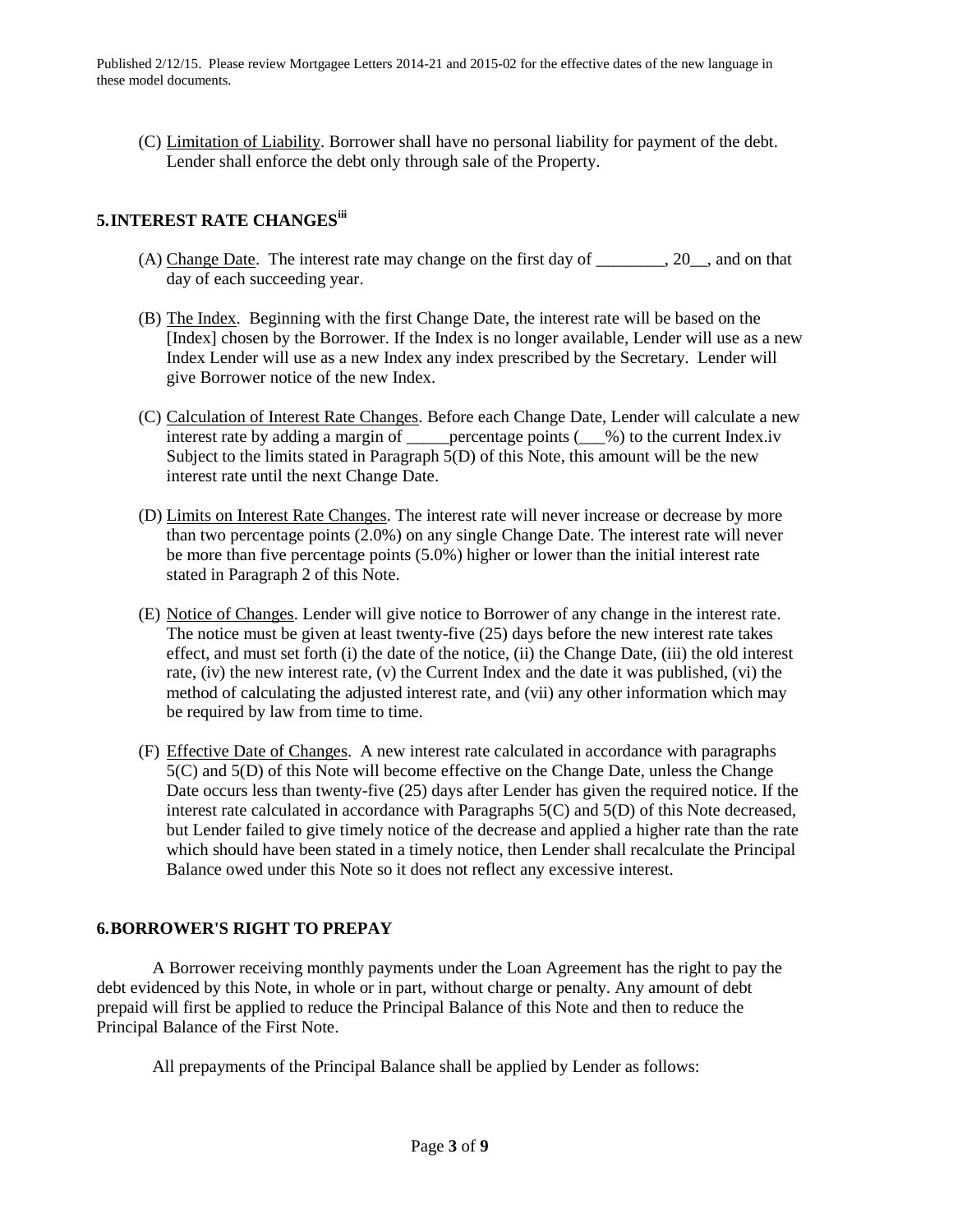First, to that portion of the Principal Balance representing aggregate payments for mortgage insurance premiums;

Second, to that portion of the Principal Balance representing aggregate payments for servicing fees;

Third, to that portion of the Principal Balance representing accrued interest due under the Note; and

Fourth, to the remaining portion of the Principal Balance.

A Borrower may specify whether a prepayment is to be credited to that portion of the Principal Balance representing monthly payments or the line of credit. If Borrower does not designate which portion of the Principal Balance is to be prepaid, Lender shall apply any partial prepayments to an existing line of credit or create a new line of credit.

# **7.IMMEDIATE PAYMENT IN FULL**

### (A) Death.

- (i) Except as provided in Paragraph  $7(A)(ii)$ , Lender may require immediate payment in full of all outstanding principal and accrued interest if a Borrower dies and the Property is not the Principal Residence of at least one surviving Borrower.
- (ii) Deferral of Due and Payable Status. Lender may not require immediate payment in full of all outstanding principal and accrued interest if a Non-Borrowing Spouse identified in this Note qualifies as an Eligible Non-Borrowing Spouse and provided the following conditions are, and continue to be, met:
	- (a) Such Eligible Non-Borrowing Spouse remained the spouse of the Borrower, identified in this Note, for the duration of the Borrower's lifetime;
	- (b) Such Eligible Non-Borrowing Spouse has occupied, and continues to occupy, the Property as [his/her] Principal Residence;
	- (c) Such Eligible Non-Borrowing Spouse has established legal ownership or other ongoing legal right to remain in the Property;
	- (d) All other obligations of the Borrower under this Note, the Loan Agreement and the Security Instrument continue to be satisfied; and
	- (e) This Note is not eligible to be called due and payable for any other reason.

This sub-paragraph (ii) is inapplicable or null and void if an Eligible Non-Borrowing Spouse is or becomes an Ineligible Non-Borrowing Spouse at any time. Further, during a deferral of the due and payable status, should any of the conditions for deferral cease to be met such a deferral shall immediately cease and the Note will become immediately due and payable in accordance with the provisions of Paragraph 7(A)(i) of this Note.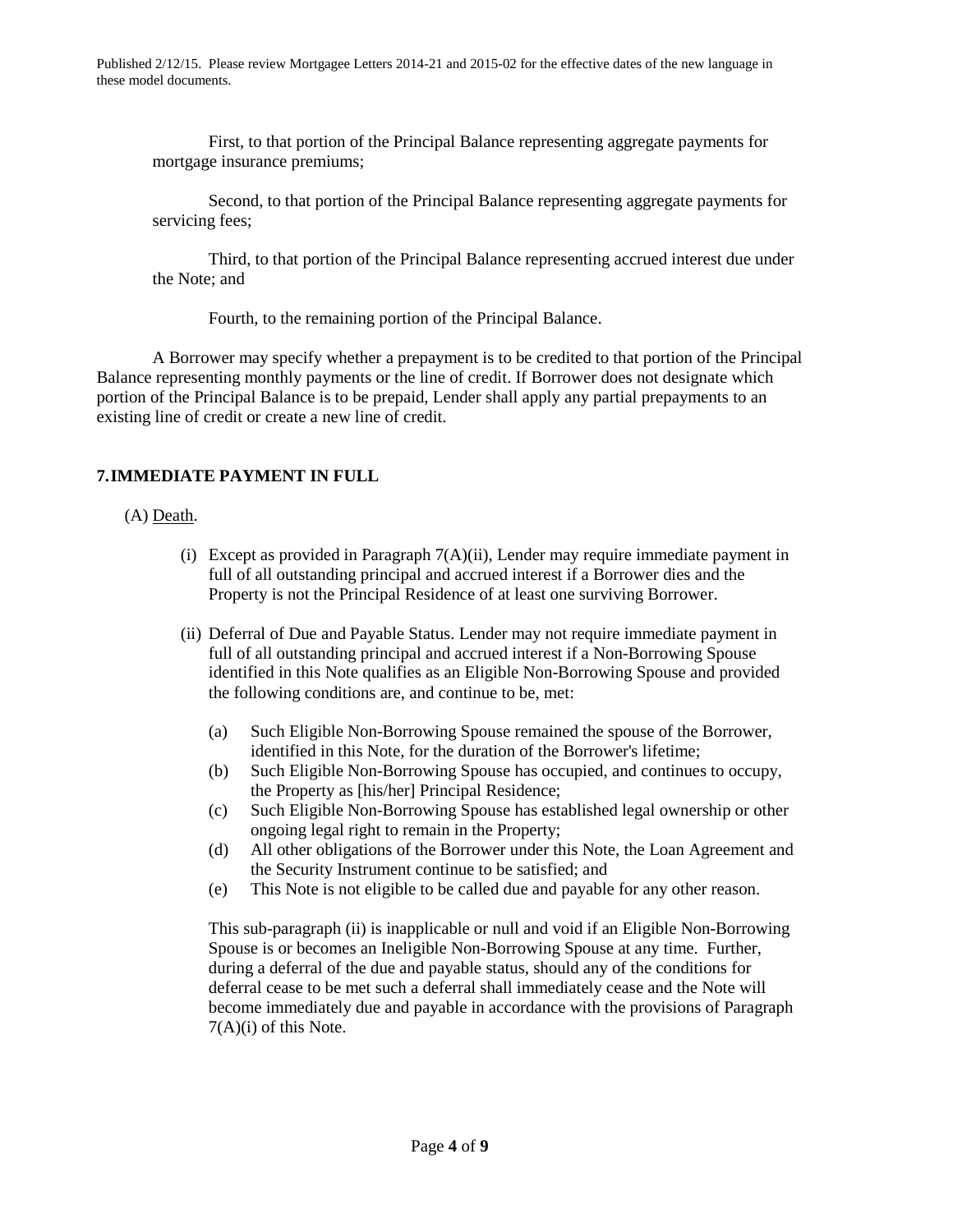- (B) Sale. Lender may require immediate payment in full of all outstanding principal and accrued interest if a Borrower conveys all of his or her title to the Property and no other Borrower retains title to the Property in fee simple or on a leasehold interest as set forth in 24 CFR 206.45(a). A deferral of due and payable is not permitted when a Lender requires immediate payment under this Paragraph.
- (C) Other Grounds. Lender may require immediate payment in full of all outstanding principal and accrued interest, upon approval of the Secretary, if:
	- (i) The Property ceases to be the Principal Residence of a Borrower for reasons other than death and the Property is not the Principal Residence of at least one other Borrower; or
	- (ii) For a period of longer than twelve (12) consecutive months, a Borrower fails to occupy the Property because of physical or mental illness and the Property is not the Principal Residence of at least one other Borrower; or
	- (iii) An obligation of the Borrower under the Security Instrument is not performed.

A deferral of due and payable status is not permitted when a Lender requires immediate payment in full under Paragraph 7(C).

- (D) Payment of Costs and Expenses. If Lender has required immediate payment in full as described above, the debt enforced through sale of the Property may include costs and expenses, including reasonable and customary attorney's fees, associated with enforcement of this Note to the extent not prohibited by applicable law. Such fees and costs shall bear interest from the date of disbursement at the same rate as the principal of this Note.
- (E) Trusts. Conveyance of a Borrower's interest in the Property to a trust which meets the requirements of the Secretary, or conveyance of a trust's interests in the Property to a Borrower, shall not be considered a conveyance for purposes of this Paragraph. A trust shall not be considered an occupant or be considered as having a Principal Residence for purposes of this Paragraph.

### **8.WAIVERS**

Borrower waives the rights of Presentment and Notice of Dishonor. "Presentment" means the right to require Lender to demand payment of amounts due. "Notice of Dishonor" means the right to require Lender to give notice to other persons that amounts due have not been paid.

### **9.GIVING OF NOTICES**

Unless applicable law requires a different method, any notice that must be given to Borrower under this Note will be given by delivering it or by mailing it by first class mail to Borrower at the Property Address above or at a different address if Borrower has given the Secretary a notice of Borrower's different address.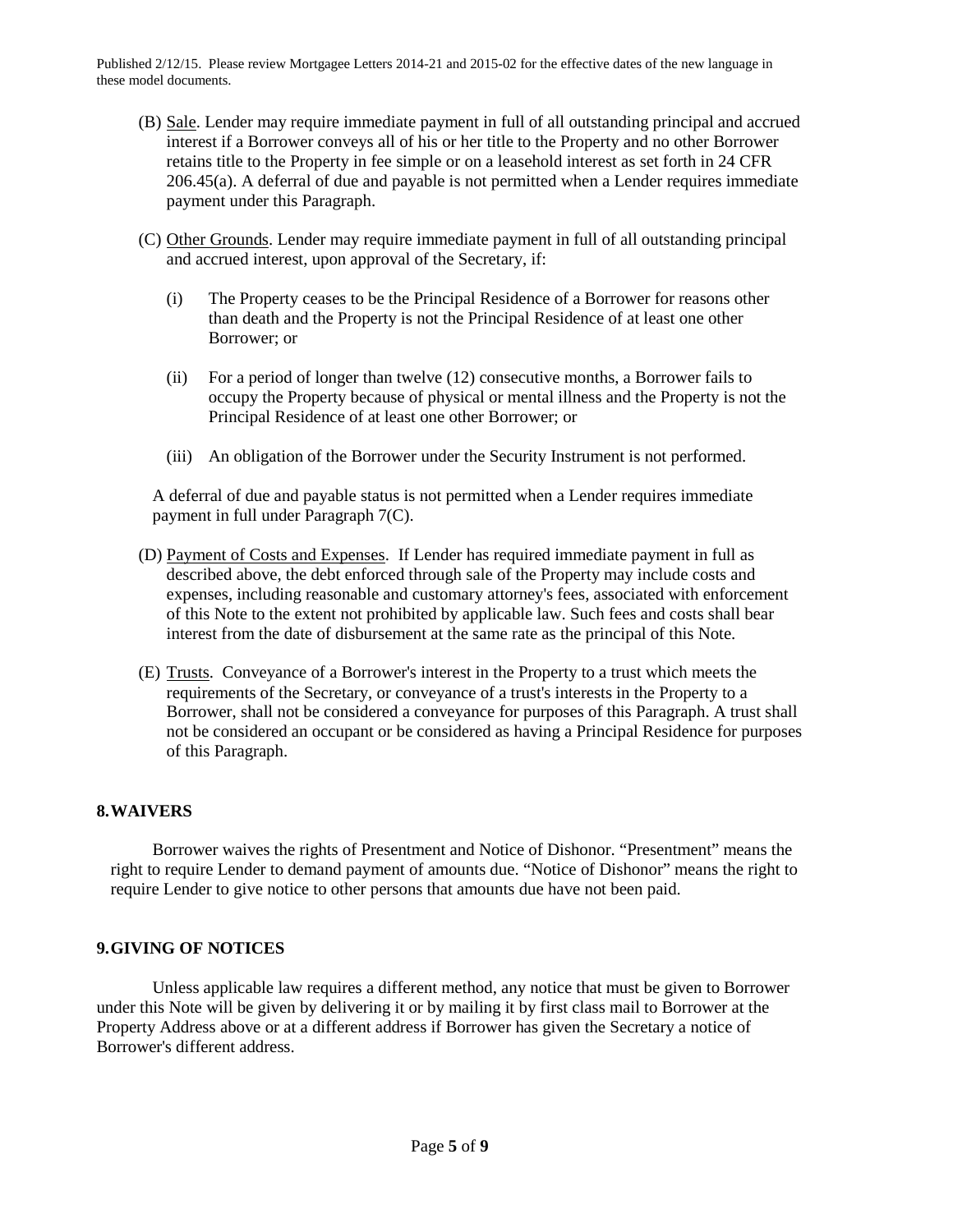Any notice to a Non-Borrowing Spouse provided for under this Note will be given by delivering it or by mailing it by first class mail unless applicable law requires use of another method. The notice shall be directed to the Property Address.

Any notice that must be given to the Secretary under this Note will be given by first class mail to the HUD Field Office with jurisdiction over the Property or any other address designated by the Secretary.

# **10. OBLIGATIONS OF PERSONS UNDER THIS NOTE**

If more than one person signs this Note, each person is fully obligated to keep all of the promises made in this Note. Lender may enforce its rights under this Note only through sale of the Property.

# **11. RELATIONSHIP TO FIRST NOTE**

- (A) Second Note. Because Borrower will be required to repay amounts which the Secretary may make to or on behalf of Borrower pursuant to Section  $255(i)(1)(A)$  of the National Housing Act and the Loan Agreement, the Secretary has required Borrower to grant this Note to the Secretary.
- (B) Relationship of Secretary Payments to First Note. Payments made by the Secretary shall be included in the debt due under this Note unless:
	- (i) The First Note is assigned to the Secretary; or
	- (ii) The Secretary accepts reimbursements by the Lender for all payments made by the Secretary.

If the circumstances described in (i) or (ii) occur, then all payments by the Secretary, including interest on the payments, shall be included in the debt under the First Note.

(C) Notice of Interest Rate Adjustments. Borrower agrees that as long as the holder of the First Note continues to make Loan Advances, any notice of interest rate adjustment given to Borrower under Paragraph 5(E) of the First Note shall also be considered to be notice to Borrower under Paragraph 5(E) of this Note, so that the same interest rate shall apply for the First Note and this Note.

# **12. SHARED APPRECIATION**<sup>v</sup>

If Borrower has executed an Allonge, the covenants of the Allonge shall be incorporated into and supplement the covenants of this Note as if the Allonge were a part of this Note.

# **13. THIRD-PARTY BENEFICIARY.**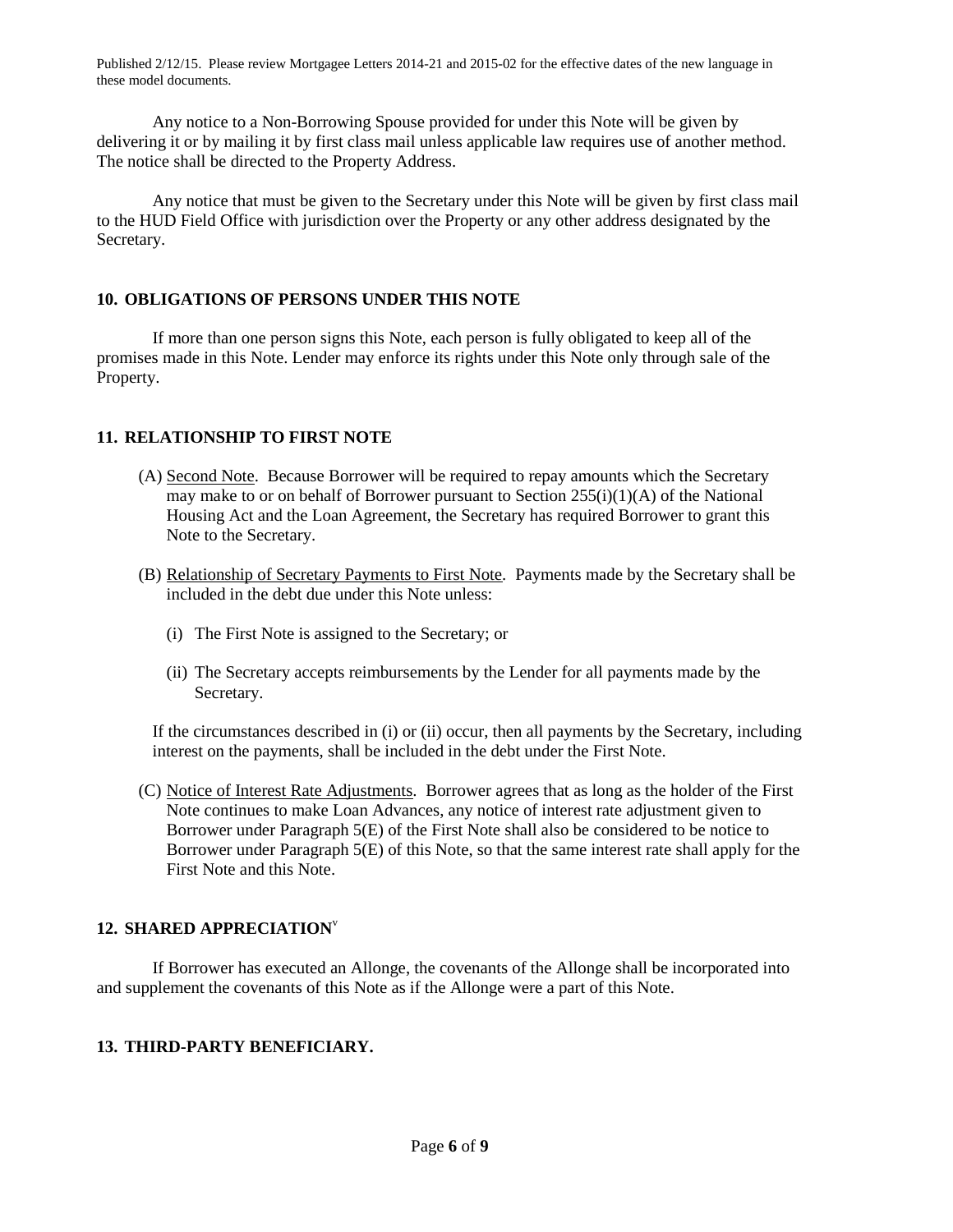Except as set forth in Paragraph 7(A)(ii) and only for an Eligible Non-Borrowing Spouse, this Note does not and is not intended to confer any rights or remedies upon any person other than the parties. Borrower agrees that it is not a third-party beneficiary to the Contract of Insurance between HUD and Lender.

# **14. SUCCESSORS AND ASSIGNS**

Notwithstanding anything to the contrary herein, upon the death of the last surviving Borrower, the Borrower's successors and assigns will be bound to perform Borrower's obligations under this Note.

**15**. **CAPITALIZED TERMS.** Capitalized terms not defined in this Note shall have the meanings ascribed to them in the Loan Agreement.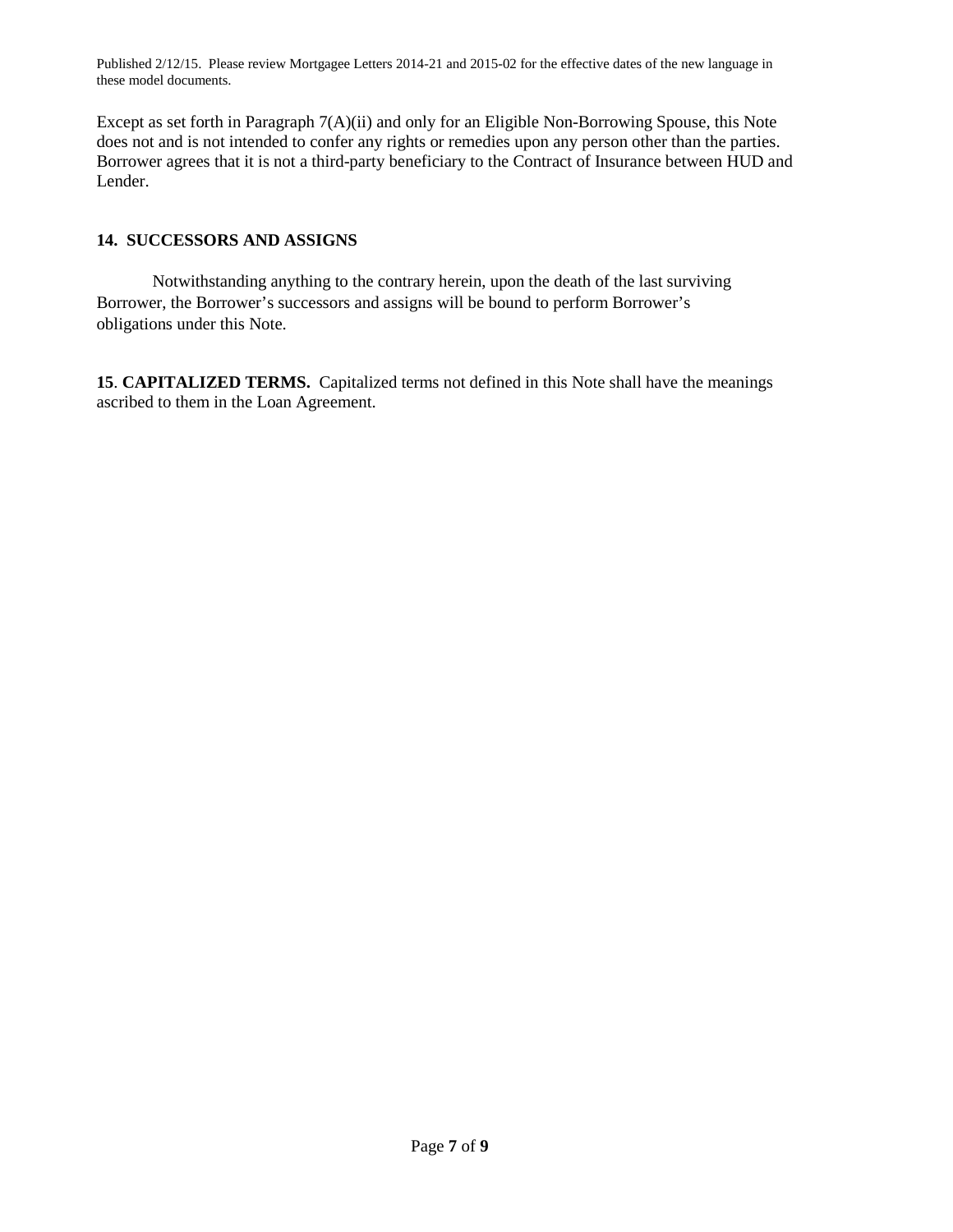BY SIGNING BELOW, Borrower accepts and agrees to the terms and covenants contained in this Note.<sup>vi vii</sup>

(SEAL)

Borrower

(SEAL)

Borrower

iii The Model Adjustable Rate Second Note Form is designed for mortgages with interest rates that adjust annually, subject to annual and lifetime caps on increases. If the mortgage has interest rates that adjust monthly subject only to a lifetime cap, the following modifications to the Model Adjustable Rate Second Note Form are mandatory:

(a)Change Paragraph 5(A) to read:

(A)Change Date

The interest rate may change on the first day of , 20, and on the first day of each succeeding month. "Change Date" means each date on which the interest rate could change.

(b)Change Paragraph 5(C) to read:

(C)Calculation of Interest Rate Changes

Before each Change Date, Lender will calculate a new interest rate by adding a margin of percentage points  $\leq$ %) to the current Index.<sup>iii</sup> Subject to the limit stated in Paragraph 5(D) of this Note, this amount will be the new interest rate until the next Change Date.

(c)Change Paragraph 5(D) to read:

<sup>&</sup>lt;sup>i</sup> Should the Federal Reserve Board begin publishing the 1-Month and 1-Year LIBOR indices, then the Lender must use the Federal Reserve Board as the source for these LIBOR rates.

ii If there is more than one Borrower and both and or all Borrowers have a spouse, add as needed *"*and the spouse [Name], as determined by the law of the state in which the spouse [Name] and Borrower [Name] reside or the state of celebration, of the Borrower [Name] at the time of closing and who is not a Borrower"